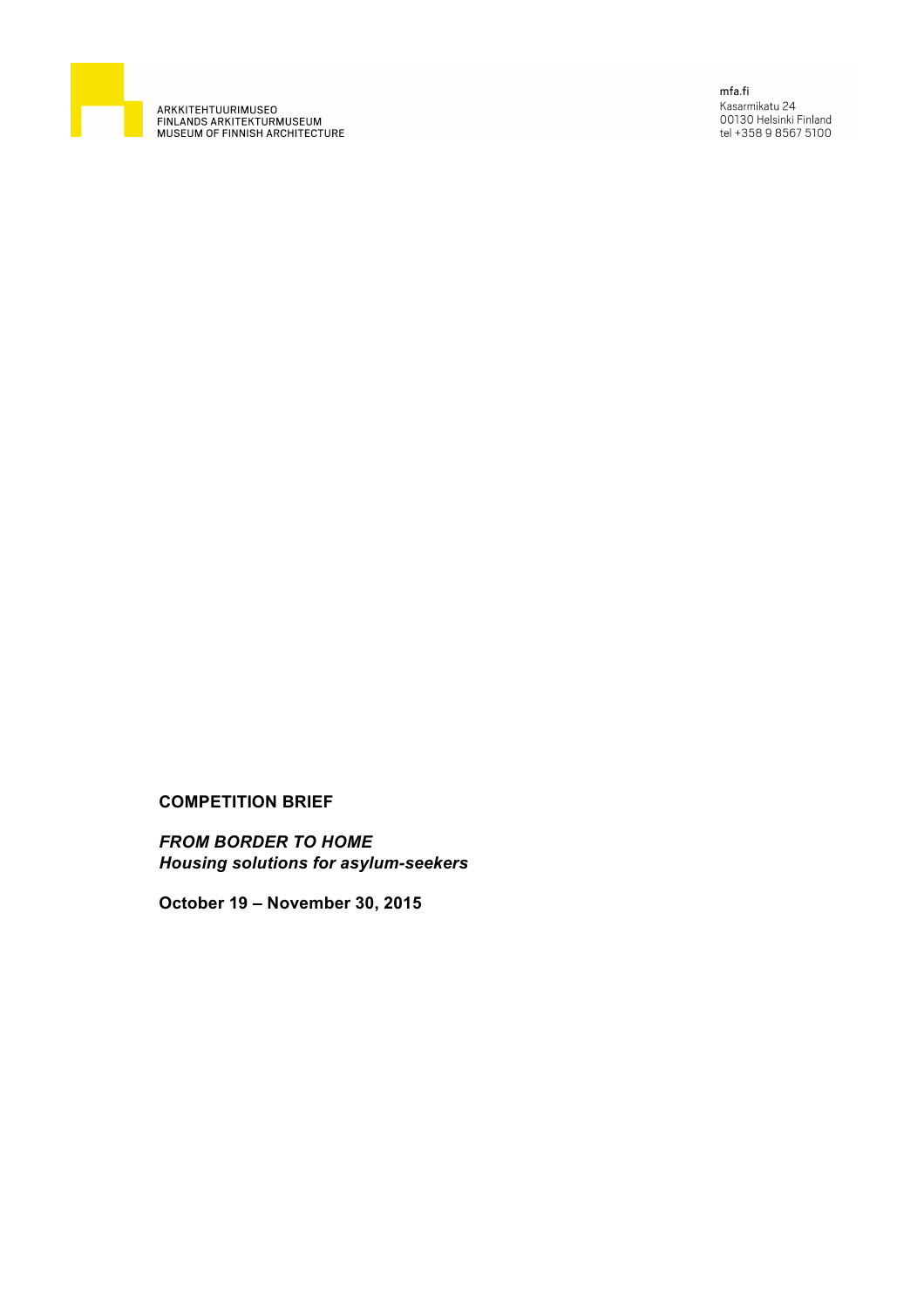

### **COMPETITION TIME TABLE**

**October 19, 2015** Seminar and the Official Presentation of the Competition Brief **November 16, 2015, no later than 4.00 pm:** Inquiries to the jury in Finnish, Swedish or English (4.2)

**November 23, 2015**: A question-and-answer log will be posted on the Museum of Finnish Architecture's website (4.2)

**November 23, 2015 by midnight:.** Registration is by email: competitions@mfa.fi. (3.3) **November 30, 2015 by midnight:** Competition entries are to be submitted electronically to the Museum of Finnish Architecture (6.2)

**December 14, 2015:** The results will be announced at a ceremony hosted by the Museum of Finnish Architecture between 10.00 am and noon (4.3)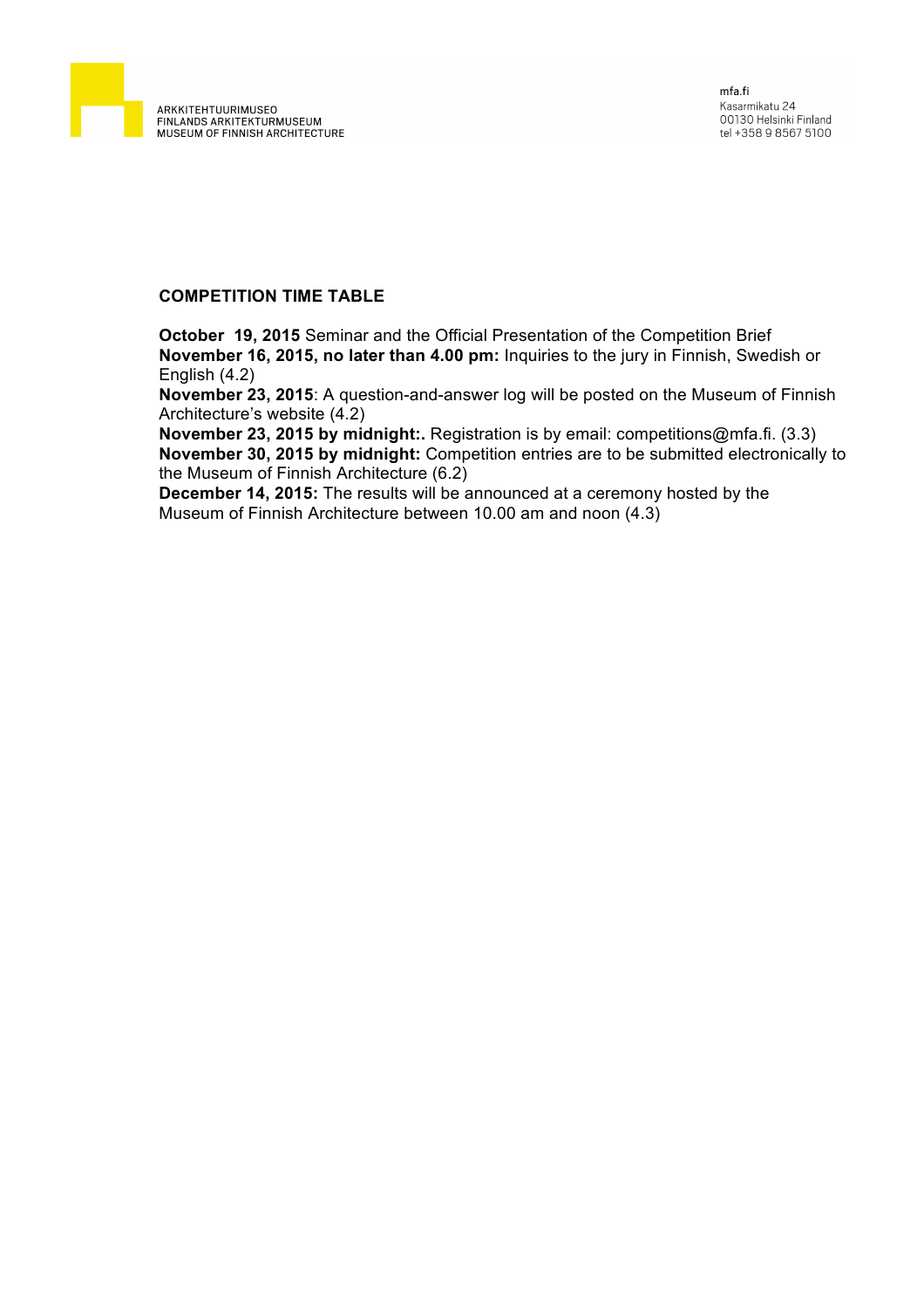

# **1. INTRODUCTION TO THE BRIEF**

### *From Border to Home* **–** *housing solutions for asylum-seekers,* **October 19 – November 30, 2015**

The Museum of Finnish Architecture, in collaboration with the Finnish Association of Architects (SAFA), is organizing an open architectural competition for the design of temporary housing for asylum-seekers awaiting a decision on their refugee status. The proposals are intended to serve as a temporary solution prior to their finding permanent housing in Finland. The solution should support the integration of asylum-seekers into Finnish society and their acculturation in the local community as well as offer a positive first experience of living in Finland.

The competition aims to produce tangible solutions for housing asylum-seekers in Nordic society and the cold northern climate. The submissions will form the basis of an exhibition to be staged in the Finnish Pavilion at the forthcoming Venice Architecture Biennale in 2016. The exhibition will be co-produced by the Museum of Finnish Architecture and the Architecture Information Centre Finland. The theme of the forthcoming biennale curated by Chilean architect Alejandro Aravena – *Reporting from the Front –* voices a call for proactive communal responsibility among practitioners of architecture. http://www.labiennale.org/en/architecture/news/31-08b.html

As many as 35,000 asylum-seekers are expected to arrive in Finland by the end of 2015 (see: https://www.intermin.fi/fi/maahanmuutto/turvapaikanhakijat). This has created an acute demand for temporary housing, calling for innovative solutions that can be implemented quickly. It is due to this urgency that this competition is being organized on a faster schedule than normal. Competitors are urged to look at the issue of temporary housing within the wider context of contemporary housing challenges (e.g. homelessness, the housing shortage and high real estate prices in urban areas).

Migration is a theme that is deeply rooted in Finnish history. Over the decades countless Finns have migrated abroad, while Finland has in turn offered a home to many immigrants. Large numbers of Finnish children were evacuated to safety in Sweden during the Second World War. In the 1940s, 400,000 Karelian evacuees were resettled in various parts of the country, many in self-buildable type-planned homes designed by Finland's top architects. Can Finland once again come up with innovative, contemporary solutions that can be implemented quickly, efficiently and sustainably to meet the needs of a mass influx of asylum-seekers?

#### *New challenges call for new solutions*

*How can Finland embrace the opportunities offered by the refugee influx to build a more egalitarian society and greater wellbeing and prosperity for all?*

*Finland needs tangible temporary housing solutions to support asylum-seekers' prospects for long-term quality of life, irrespective of whether they are granted permanent residence in Finland.*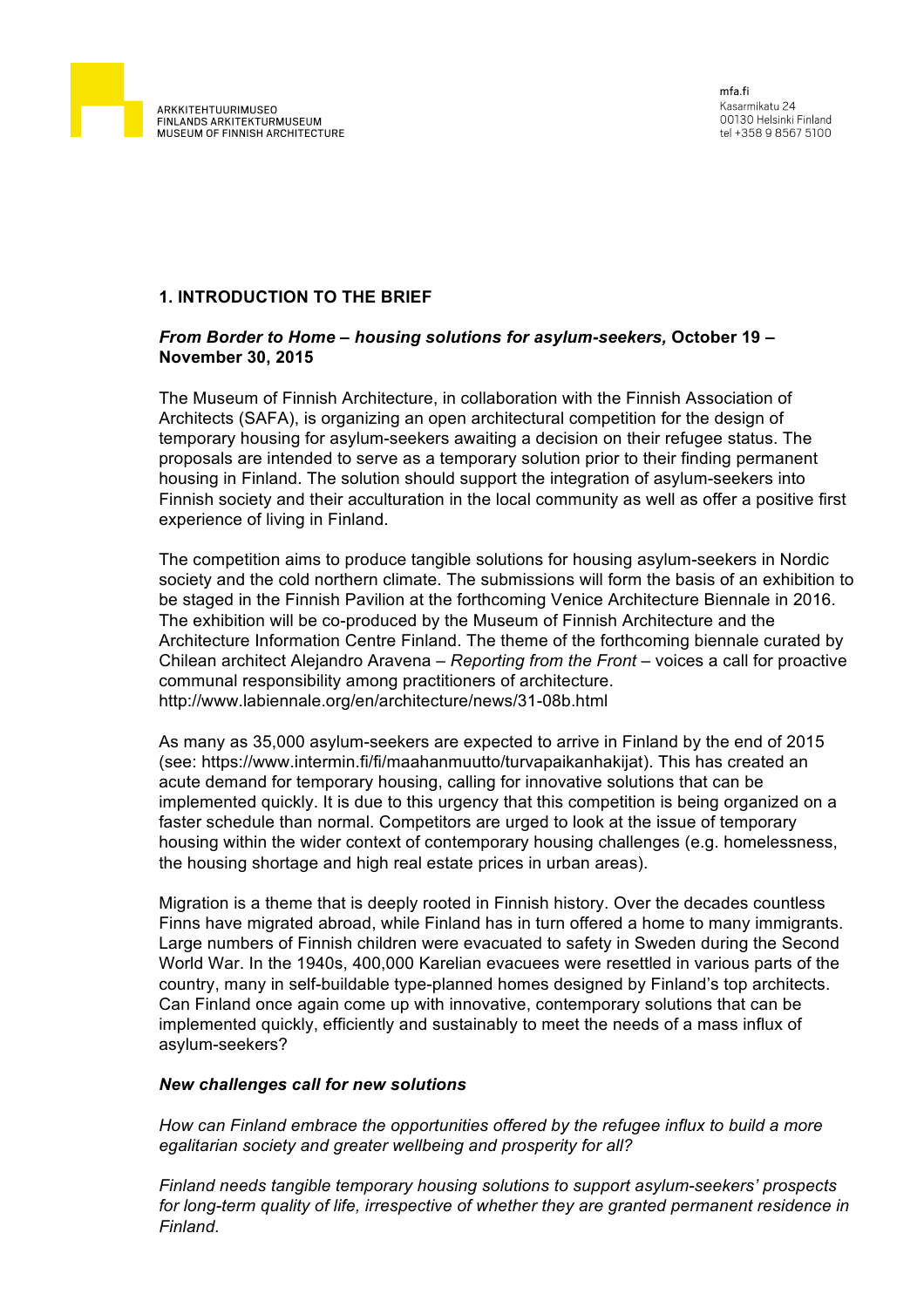

# **2. AIMS AND BACKGROUND OF THE COMPETITION**

# **2.1 Aims of the competition**

The aim of the competition is to produce tangible proposals for the temporary housing of asylum-seekers awaiting a decision on their refugee status prior to their finding permanent housing in Finland.

The competition offers a good catalyst to ponder the following:

- What, essentially, is an egalitarian society and how can housing solutions contribute to social equality?
- § How can this issue be contextualized with the broader framework of challenges faced by Finnish society today?
- § How can the refugee crisis be embraced as an opportunity?

The aim of the competition is to produce tangible temporary housing solutions with an eye to also addressing longer-term challenges. Competitors are asked to submit a visually and verbally illustrated proposal for a physical/spatial solution which also addresses social dimensions, combining a comprehensive design strategy with a bold vision. A further goal is to generate wider public debate on the topic of refugee integration.

# **2.2 Background to the brief**

# **Social change**

For some years now Finland has been in the midst of a process of social transition. A demographic shift has occurred: Finland has become a more heterogonous, multicultural society, the population is ageing rapidly, and urbanization has intensified. These are inescapable trends with various potentially positive outcomes. Meanwhile, however, Finland faces the risk of growing inequality and depletion of its social capital.

The arrival of an unprecedented influx of asylum-seekers in Finland has accelerated these trends, forcing us to come up with new solutions to new challenges. This offers a prime opportunity to design a better tomorrow, combining a systematic design strategy with a bold vision. The solutions should be tangible, yet also visionary. How can contemporary architectural design be harnessed to make Finland a healthier, more vibrant, egalitarian society?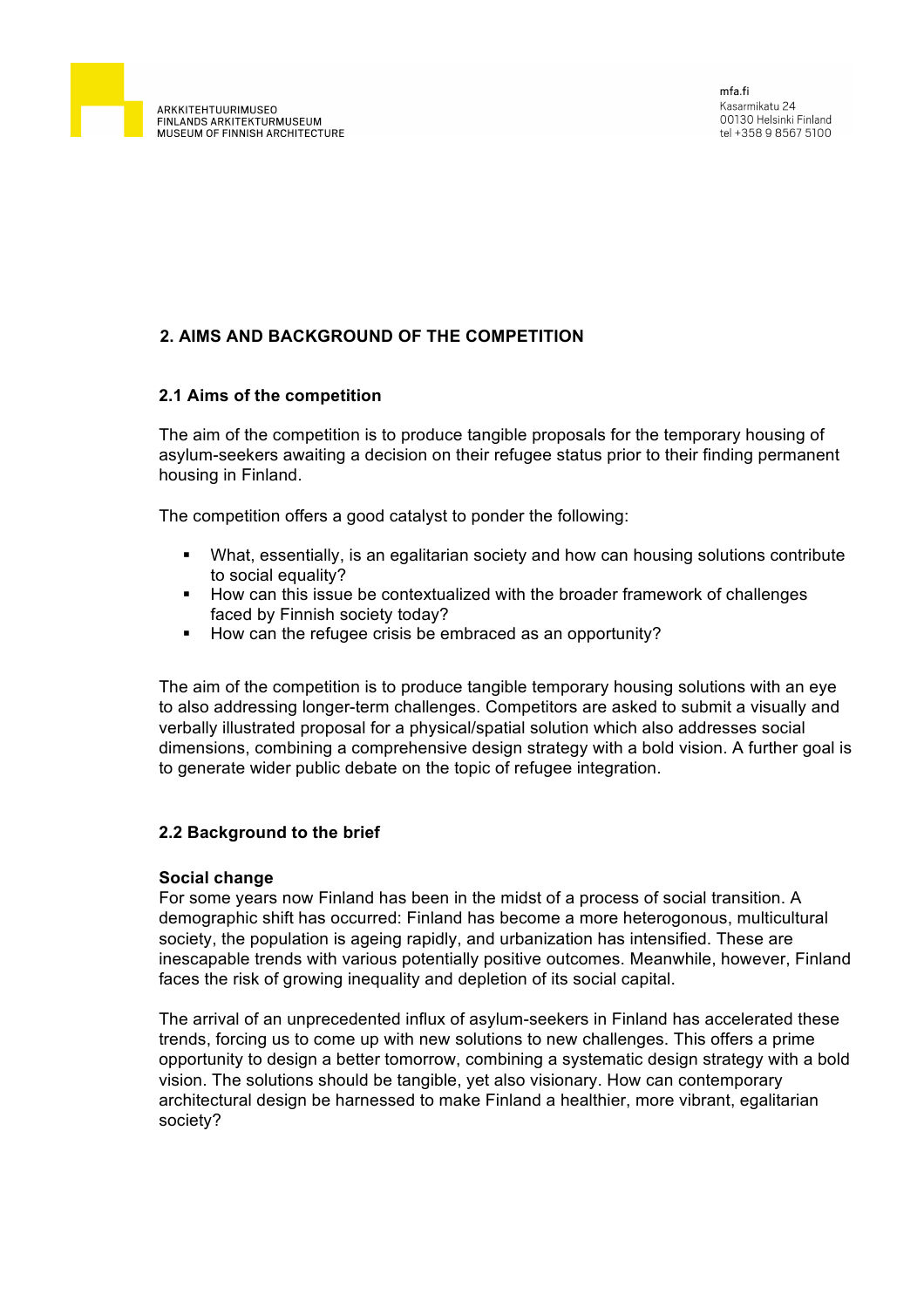

#### **Asylum-seekers arriving in our country face many challenges, such as:**

- The crisis of fleeing their homeland due to war and other extreme hardship;
- **Extreme losses, e.g. loss of their home and social networks;**
- § Problems with acculturation and linguistic challenges in Finland.

#### **Their arrival also presents many opportunities, such as:**

- § Multicultural expertise;
- § Fresh perspectives;
- Labour supply.

#### **Key issues in the competition**

The first months after asylum-seekers arrive in our country are critical in the acculturation process, laying the foundations for their future integration into Finnish society.

Finland can harness the positive opportunities offered by refugees by building a stronger spirit of communality. But how is this to be achieved? Can a Finn be 'Finnish' by identity yet come from a different country? By expanding the idea of 'we', these two notions need not be mutually exclusive, but could be viewed as naturally forming part of the Finnish identity. How could this expanded concept of identity reshape our cities and their architecture?

If Finland wishes to harness the great opportunities presented by asylum-seekers, a new perspective is needed on a variety of issues. For instance, instead of looking at economic problems through the narrow lens of cost-cutting, they could be viewed as an opportunity to invest in the overall betterment of society.

#### **Stepping stone to a new life**

The aim of the competition is to produce temporary housing solutions for refugees awaiting a decision on their refugee status. If their asylum application is approved, Finland could become their new permanent home. In this light, the time they spend in reception centres represents their first contact with their new homeland. Could temporary housing be viewed as part of a process, i.e. a transitional stage or stepping stone to a new stage of life and/or long-term living arrangement? Competitors are requested to take this long-term process into account.

# **Social attitudes**

Many people have strong opinions and aggressive attitudes towards refugee issues. Attitudes towards newcomers are often tainted by the polarization of "us" – the native community – and "them", the outsiders. Ideally, the refugee influx could revise these attitudes. Finland prides itself on being an inherently egalitarian society. Looking at refugees within the context of social equality can help us confront many of the fears that fuel prejudice. Could your proposal help to build bridges between people?

#### **Migration as an urban issue**

Globally speaking, migration is invariably an urban issue. Within a narrow perspective, we might imagine that migration could help to revitalize sparsely populated regions of Finland.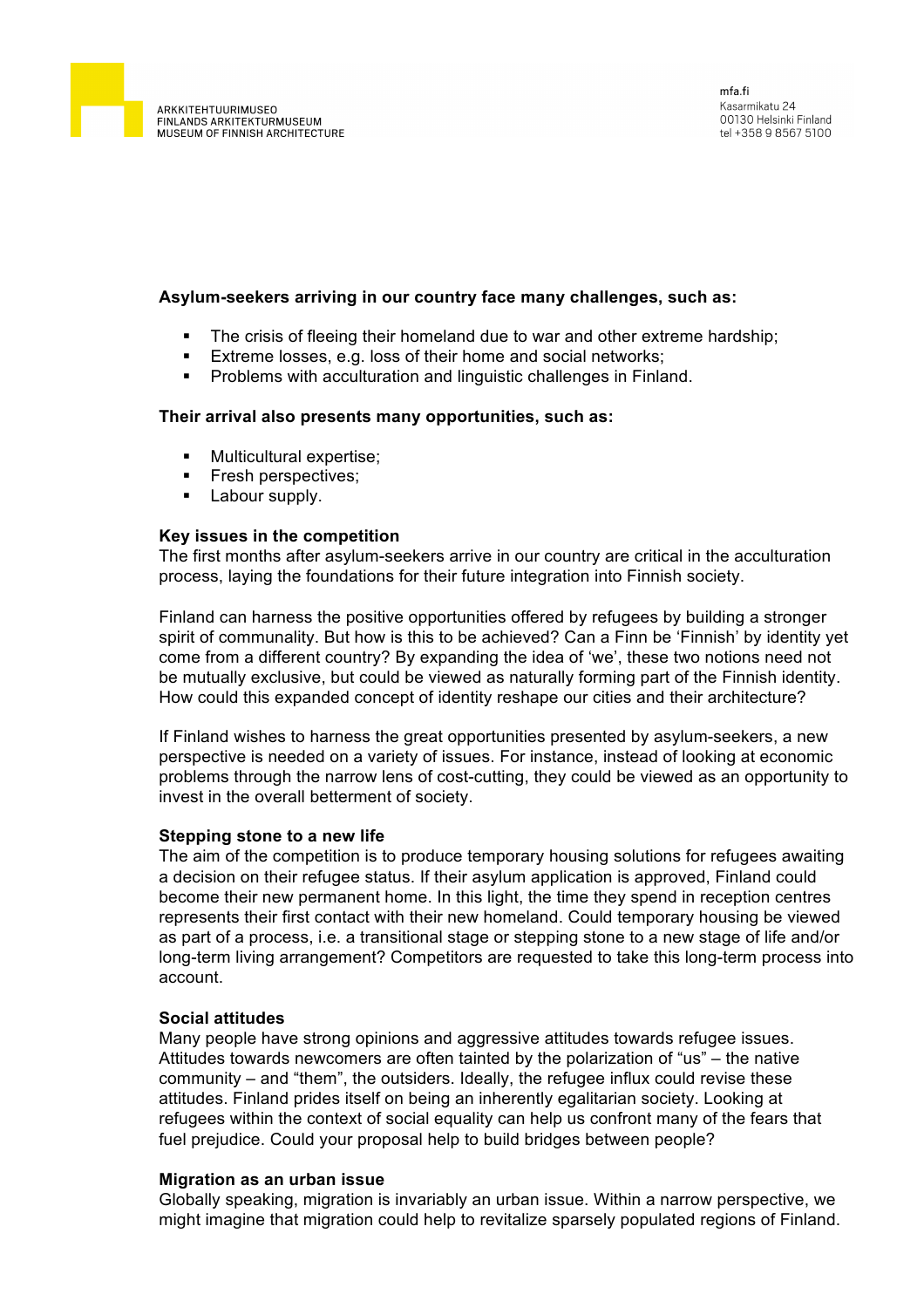

Sweden has for instance pursued a policy of keeping the entire country populated, yet even in Sweden the migration issue still principally concerns large cities that offer employment and education opportunities.

We can always learn from history, but today's solutions should address the contemporary challenges of today. Since the Second World War, Finnish society has gone through a major upheaval, with urbanization bringing growing masses to our expanding urban centres. What is the new context in which housing is designed? What is the natural solution for accommodating newcomers, most of whom come from urban environments and are now concentrated in Finland's growing industrial hubs?

#### **Systematic design strategy**

What things can we influence with architecture? Do existing architectural paradigms offer enough room to rethink present-day challenges?

The housing challenge cannot be addressed with a single-track approach: a multi-pronged line of attack is needed. There is, for instance, a vast amount of vacant housing and office space going to waste in Finland. How could this space be freed up for the people who need it? What effect could this have on our urban structure and identity?

The competition seeks to find solutions to temporary housing challenges yet with an eye to also addressing long-term issues. Competitors are asked to present a visually and verbally illustrated proposal for a physical/spatial solution which also addresses the social dimension, combining a comprehensive design strategy with a bold vision. Competitors are urged to form multi-disciplinary teams integrating skill-sets from various fields of expertise. A further goal is to generate wider public debate on the topic of refugee integration.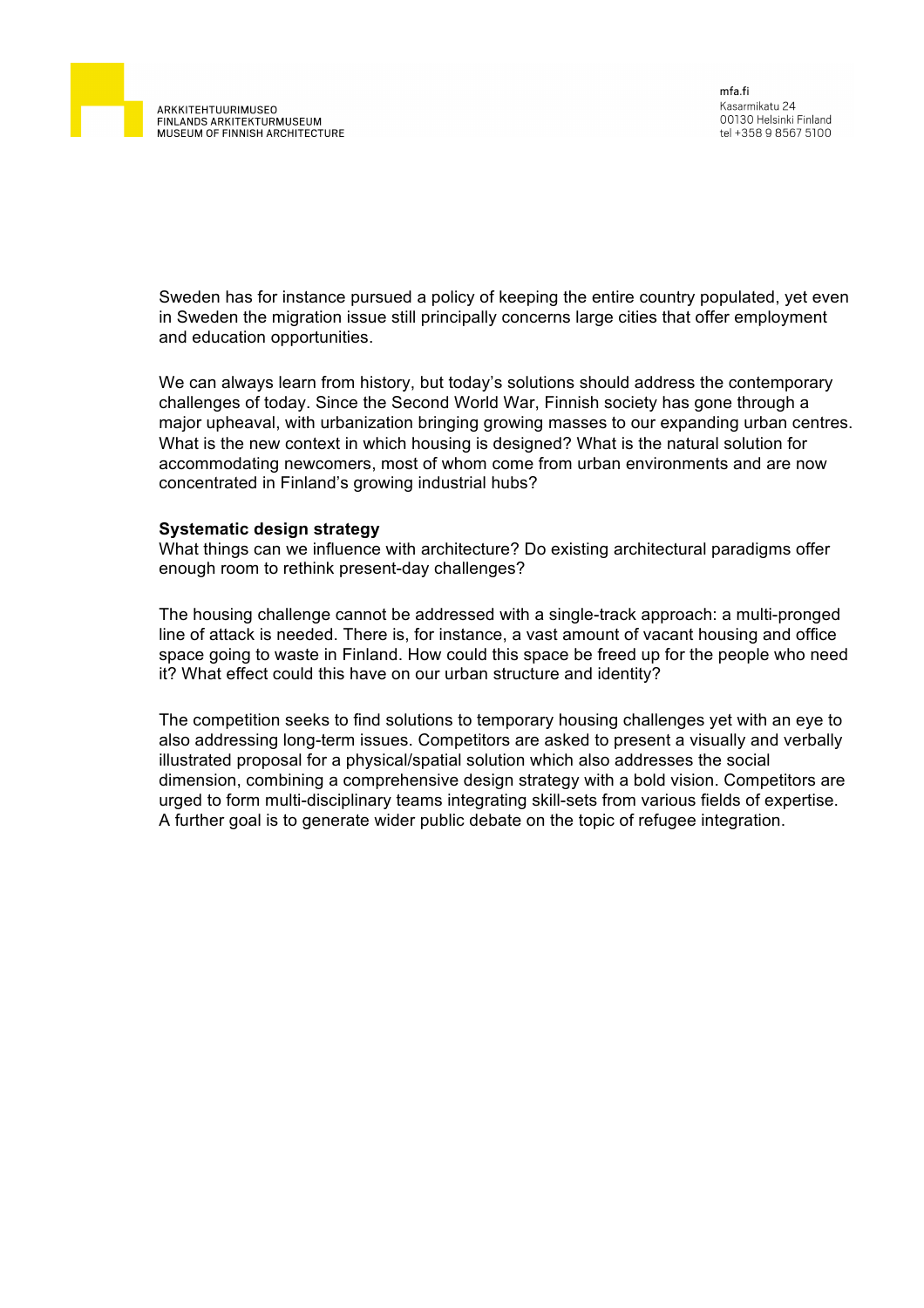

# **3. CALL FOR SUBMISSIONS**

### **3.1 Call for submissions**

From October 19 to November 30, 2015, the Museum of Finnish Architecture, in collaboration with the Finnish Association of Architects (SAFA), is organizing *From Border to Home – housing solutions for asylum-seekers*, an open architectural competition for the design of temporary housing for asylum-seekers awaiting a decision on their refugee status. The proposals are intended to serve as a temporary solution prior to their finding permanent housing in Finland.

The competition aims to produce tangible solutions for housing asylum-seekers in Nordic society and the cold northern climate. The submissions will form the basis of an exhibition to be staged in the Finnish Pavilion at the forthcoming Venice Architecture Biennale in 2016 curated by the Chilean architect Alejandro Aravena. The biennale's theme, *Reporting from the Front*, voices a call for proactive communal responsibility among practitioners of architecture.

#### **3.2 Competition organizers**

The competition is organized by the Museum of Finnish Architecture in collaboration with the Finnish Association of Architects (SAFA).

#### **3.3 Eligibility**

*From Border to Home* is an open ideas competition. All professionals are eligible to compete. The organizers urge competitors to form multi-disciplinary teams in which at least one member is licensed to practice architecture in their native country.

**The deadline for registrations is midnight, November 23, 2015. Registration is by email: competitions@mfa.fi.** Registered competitors will be given a registration code, a password and instructions for the electronic submission of entries. All email addresses will remain anonymous and competitors will be identifiable only by code name. Registrations will be processed confidentially.

# **3.4 Official competition language**

The competition brief will be published in Finnish and English. Some links listed at the end of the brief are available only in either Finnish or English. Submissions are accepted in Finnish, Swedish or English. Competitors have the opportunity to submit inquiries and receive answers in Finnish, Swedish or English. In the event of any interpretational dispute, the content of the original Finnish brief shall apply.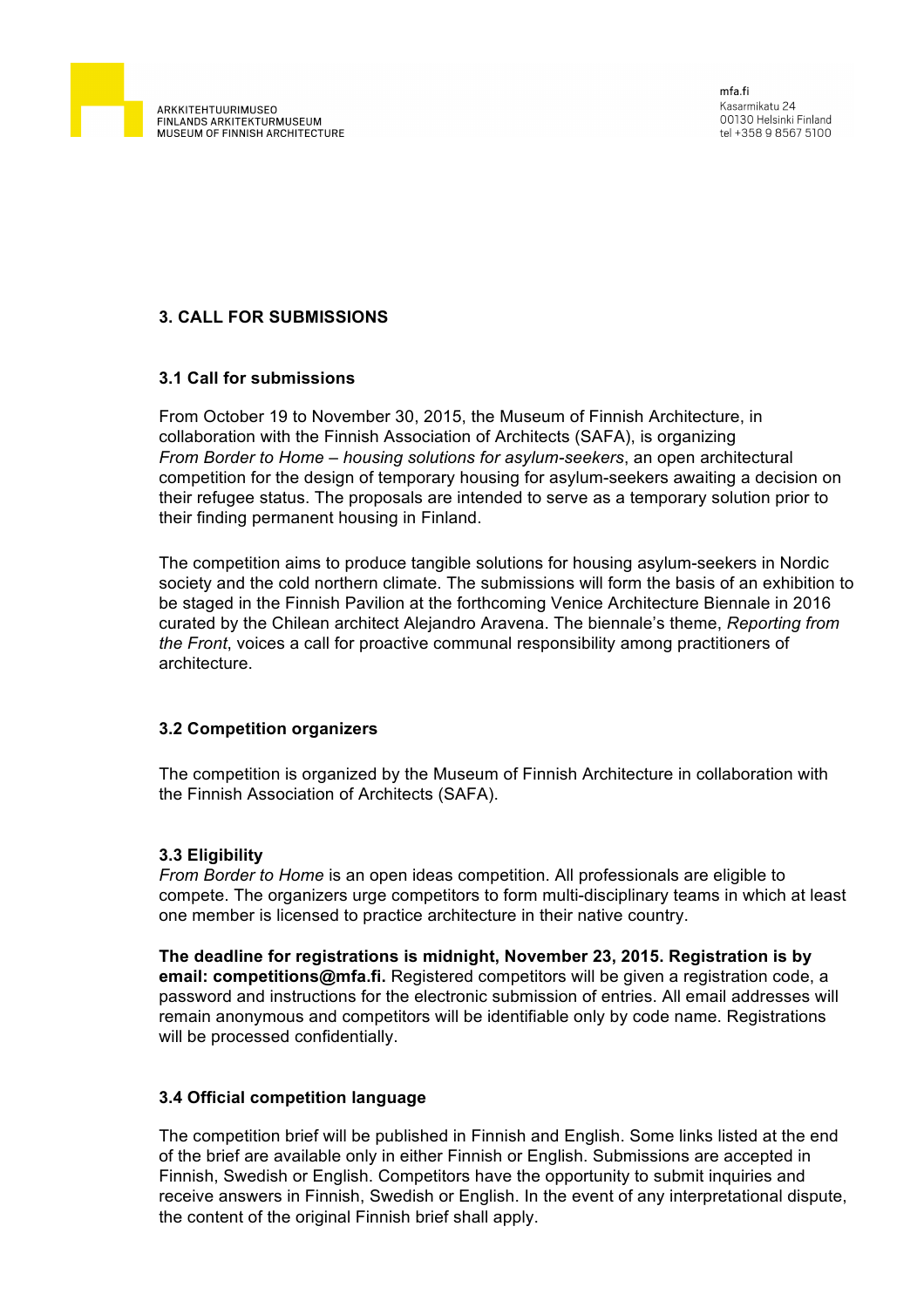

# **3.5 Competition prizes**

There is no cash prize in this competition. A winner and at least three honourable mentions will be selected, although the jury may unanimously decide to proceed differently in accordance with the competition rules issued by the Finnish Association of Architects (SAFA).

#### **3.6 Follow-up procedure**

The winner and submissions selected for honourable mentions will be displayed in the Finnish Pavilion at the Venice Architectural Biennale, May 28 – November 27, 2016. The mode of presentation will be decided by the exhibition's curator.

The results of the competition will be reported to Finnish government authorities, including a general description of the competition and submissions, the official report of the jury, analysis of the results, and the jury's comments on the winner and honourable mentions.

The aim of the competition and the publication of its results is to raise awareness among decision-makers of alternative approaches to tackling the refugee housing dilemma.

Insofar as this is feasible, the winning proposal will be implemented after the competition.

#### **3.7 The jury**

The organizers have selected the following jurors:

Kadar Gelle, project leader, Finnish Refugee Council Mikko Heikkinen, architect, SAFA Petri Kaukiainen, Executive Director for Helsinki, Finnish Red Cross Marco Steinberg, architect Jenni Lautso, architect SAFA Samuli Miettinen, architect SAFA Sirkku Päivärinne, Director of Immigration, Finnish Ministry of the Interior

The professional architects represented on the jury as stipulated by SAFA competition rules are: Mikko Heikkinen, Jenni Lautso, Samuli Miettinen and Marco Steinberg. The jury will be chaired by Marco Steinberg.

The jury may also seek out the opinions of independent experts.

The secretary of the jury is project leader Lena Kingelin from the Museum of Finnish **Architecture** 

A quorum shall exist when all jurors are present. If a vote is taken, the outcome shall be decided by a simple majority. A quorum remains in place if one juror is detained for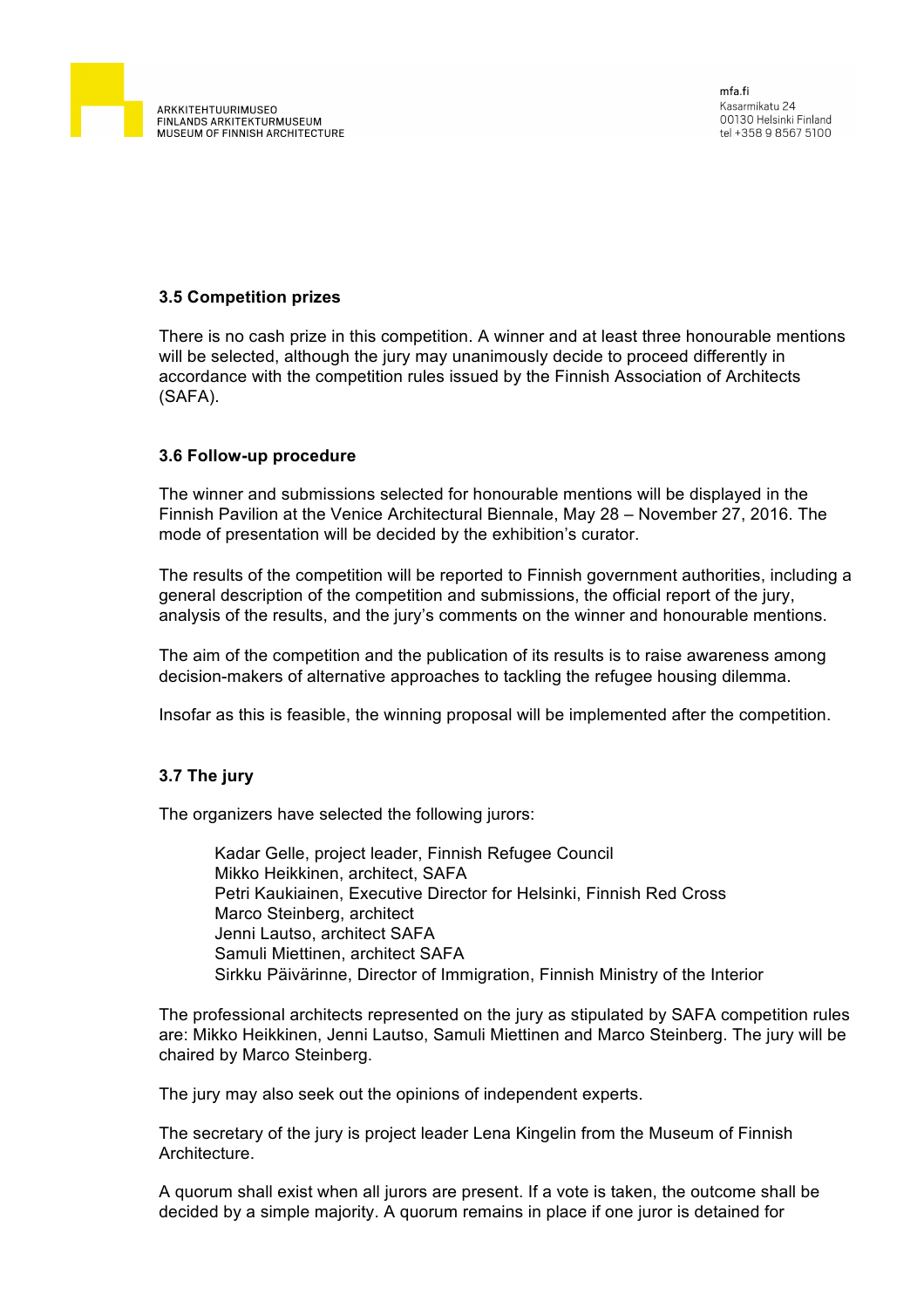

unavoidable reasons. If the vote is tied, the chairperson's vote is decisive.

### **3.8 Rules of the competition and approval of the brief**

The competition adheres to the competition rules issued by the Finnish Association of Architects (SAFA). This brief has been approved by the organizers, the jury and an expert from the Finnish Association of Architects (SAFA).

### **3.9 Competition dates**

The competition takes place from October 19 to November 11, 2015. The results will be announced on December 14, 2015. The brief and its appendices are distributed free of charge.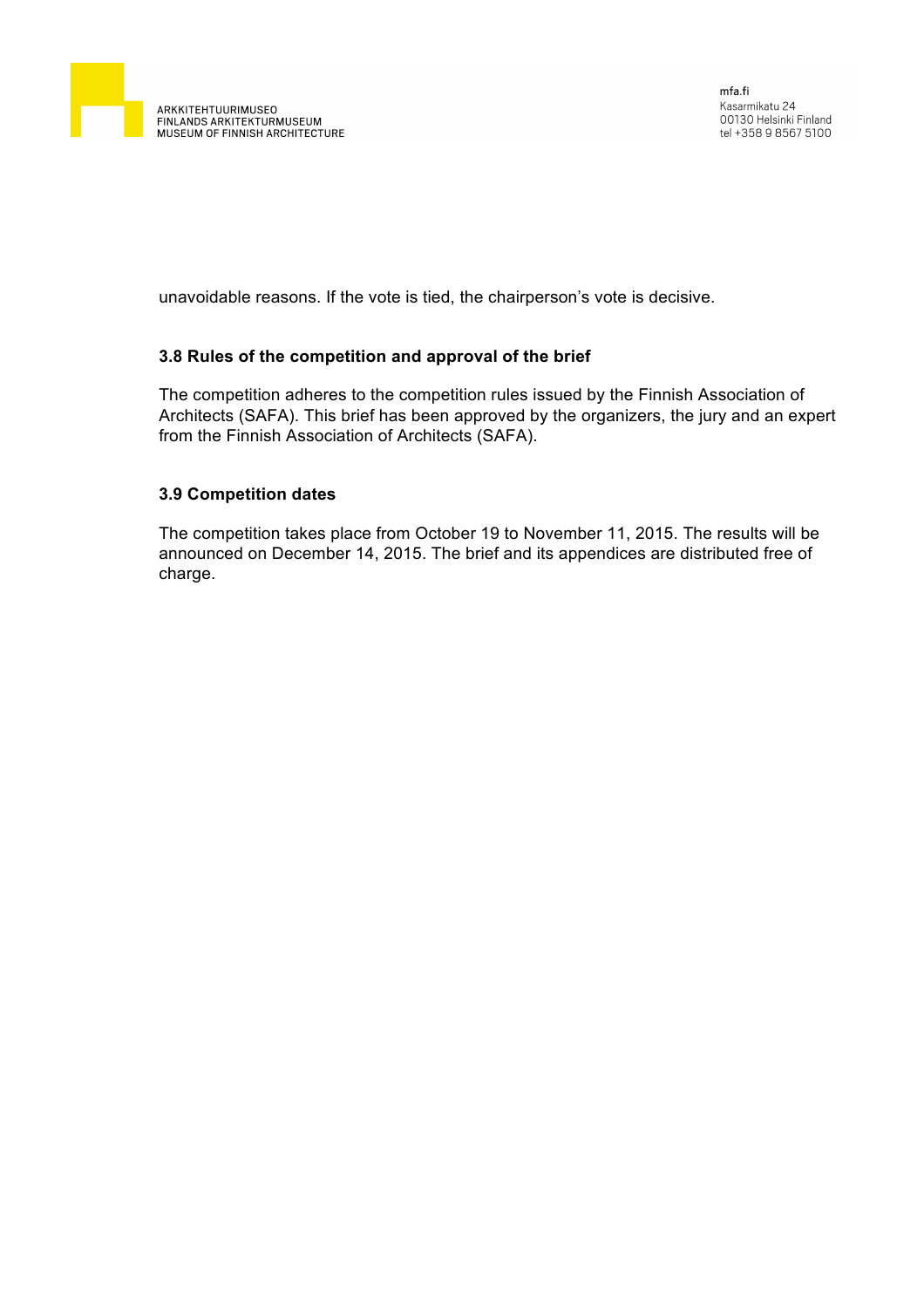

# **4 COMPETITION DETAILS**

### **4.1 Documents distributed by the organizer:**

- This brief;
- An appendix containing links to relevant sources. Competitors are requested to familiarize themselves with this material.

The brief and accompanying appendix are available in electronic format via the Museum of Finnish Architecture's website, www.mfa.fi/rajaltakotiin, as of October 19, 2015.

# **4.2 Competition inquiries**

Competitors have the opportunity to request further information on the assignment. Inquiries should be addressed to the jury in Finnish, Swedish or English and emailed to: competitions@mfa.fi no later than 4.00 pm on November 16, 2015. A question-and-answer log will be posted on the Museum of Finnish Architecture's website in Finnish, Swedish and English no later than November 23, 2015.

# **4.3 Announcement and display of results**

The jury shall prepare a written report on the submissions. If warranted by a very large number of submissions, the jury may decide to prepare collective summaries of certain groups of submissions. The results will be announced at a ceremony hosted by the Museum of Finnish Architecture between 10.00 am and noon on December 14, 2015. The winner and competitors receiving an honourable mention will be notified in advance. The official competition report will be published on the organizer's website after the ceremony.

# **4.4 Proprietary rights**

Competitors shall retain copyright on their proposal. The organizer has proprietary rights to all competition entries. Both the organizer and the Association of Finnish Architects (SAFA) have publishing rights. The organizers have the right to display the proposals both in publications and exhibitions. The original submissions will not be returned. They will be deposited in the Museum of Finnish Architecture's competition archives.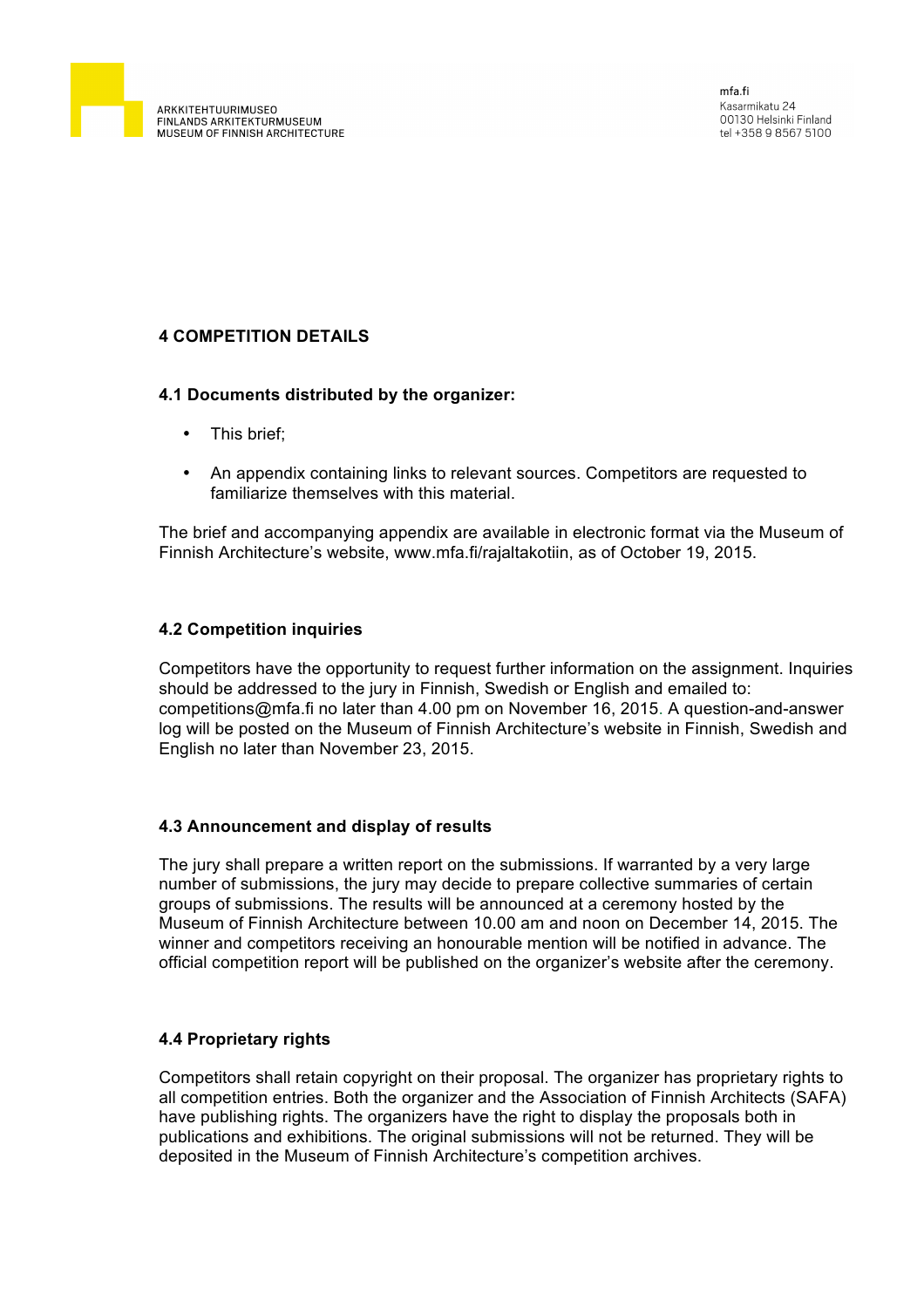

# **5 THE COMPETITION ASSIGNMENT**

### **5.1 General design guidelines**

This is not a conventional architectural competition. There is no predefined site or any specific site conditions. The assignment is challenging by virtue of its sheer scale: the focus is not on an individual building or housing block, but on housing solutions within a wider social frame of reference. What is the context within which housing should be designed today?

Competitors are urged to focus on parallel trends, adopting a silo-breaking approach. Population growth is already posing major challenges for Finland today. Youth homelessness is a growing problem. Meanwhile, 12% of Finland's existing office space lies vacant. A vast amount of dining and sanitation facilities are going to waste in unused office buildings, yet legislative barriers are blocking the efficient repurposing of these facilities.

The aim of the competition is to produce tangible temporary housing solutions with an eye to also addressing longer-term challenges. Competitors are asked to present a visually and verbally illustrated proposal for a physical/spatial solution which also addresses social dimensions, combining a comprehensive design strategy with a bold vision. Competitors are urged to form multi-disciplinary teams integrating skill-sets from various fields of expertise. A further goal is to generate wider public debate on the topic of refugee integration.

# **5.2 Adjudication criteria**

The competition aims to produce a variety of original, sustainable, tangible and realizable proposals with a significant broad impact on society.

The following will be prioritized in the judging:

- Is the submission socially, culturally and economically **sustainable?**
- Is it **tangible?**
- Is it **realizable**?
- Does it have social **impact**?

The jury will also assign special importance to the overall architectural merit of the proposal as well as its technical and economic feasibility. The winner will be the proposal that best meets the predefined functional criteria, while also being fluently integrated into its context, having broad-ranging social impact and representing high standards of architectural excellence.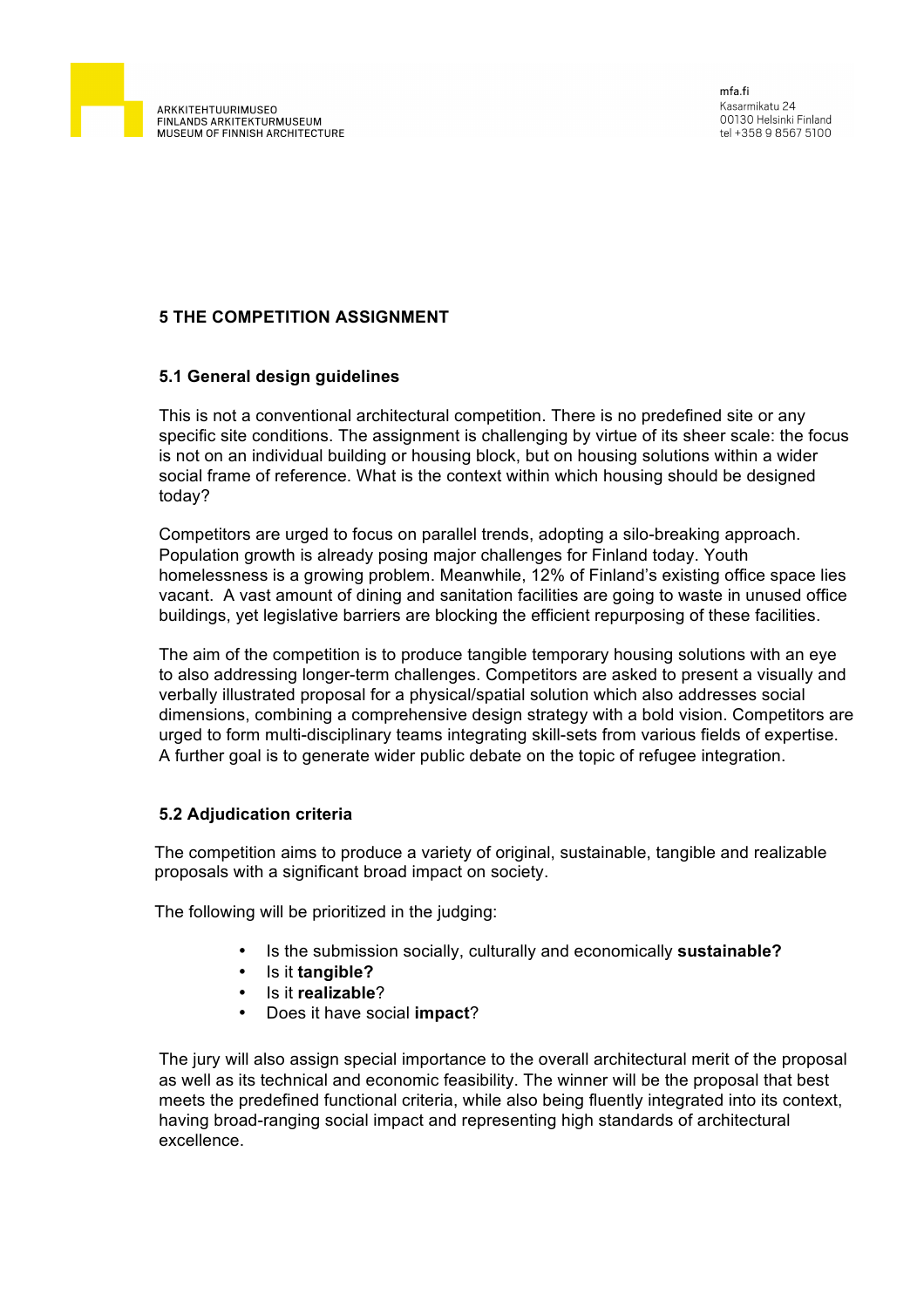

The jury will also address special attention to the following issues:

- How does the proposal address long-term goals?
- Does it build bridges between people?
- How does it address migration as a principally urban issue in contemporary Finland?
- How does the proposed solution promote human encounters and networking?
- How does it advance the future development of Finnish cities and municipalities?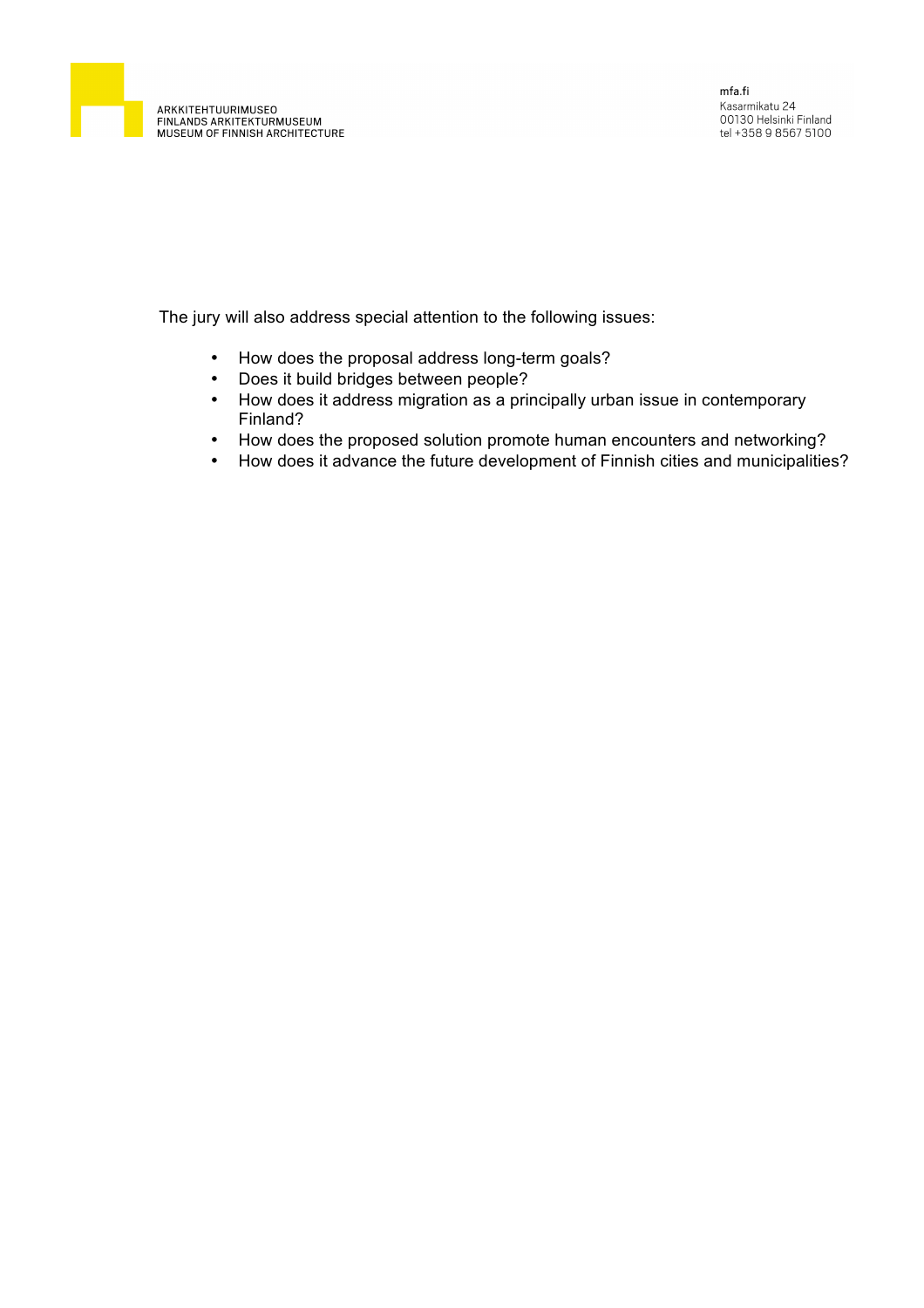

# **6. TECHNICAL REQUIREMENTS FOR SUBMISSIONS**

Proposals are to be submitted on six horizontal A3-size pages (PDF file). Accompanying explanatory captions are not to exceed one A3-size page printed no smaller than in 10 pt font.

#### **6.1 Required documents and entrant anonymity**

### **Concept description**

Max. 500 words (font minimum 10 pt) printed on an A3-size page. The description should include the following:

- How the concept of 'asylum-seeker' should be understood;
- How asylum-seekers can be viewed as an opportunity;
- A description of the proposed temporary 'housing' solution, both from a physical and social perspective (the two should run in parallel);
- How the proposal supports urban and municipal development;
- How the proposed temporary solution supports long-term quality of life, not only physically and socially, but also economically;
- The larger issues addressed in the proposal and the stand taken by the competitor;
- Any further investigations that should be undertaken in order to proceed with the proposal;
- Any issues not addressed in the proposal but needing attention in follow-up planning.

#### **Visual presentation**

- Macro-level: Visual presentation of the large-scale solution (time frame 10–30 years), max. 4 x A3;
- Micro-level: Visual presentation of the specific temporary solution (time frame 1– 12 months) max.  $4 \times A3$
- Drawings, as applicable depending on the nature of the proposal, e.g. site plan 1:500, section 1:200, floor plans, other relevant sections and elevations including material and colour specifications 1:200. If the proposal consists of a highly detailed solution or a more general concept, other scale drawings may also be submitted within the specified page limit.
- Conceptual illustration
- Other material may be submitted within the specified page limit, all in a single file (max. 50 megabytes). The file name must include the entrant's identification code.
- A separate code identification file is to be submitted together with the proposal (e.g. identificationcode.docx)

The submission procedure is anonymous. Each individual page must include the entrant's identification code. In addition to the proposal, competitors must also submit an